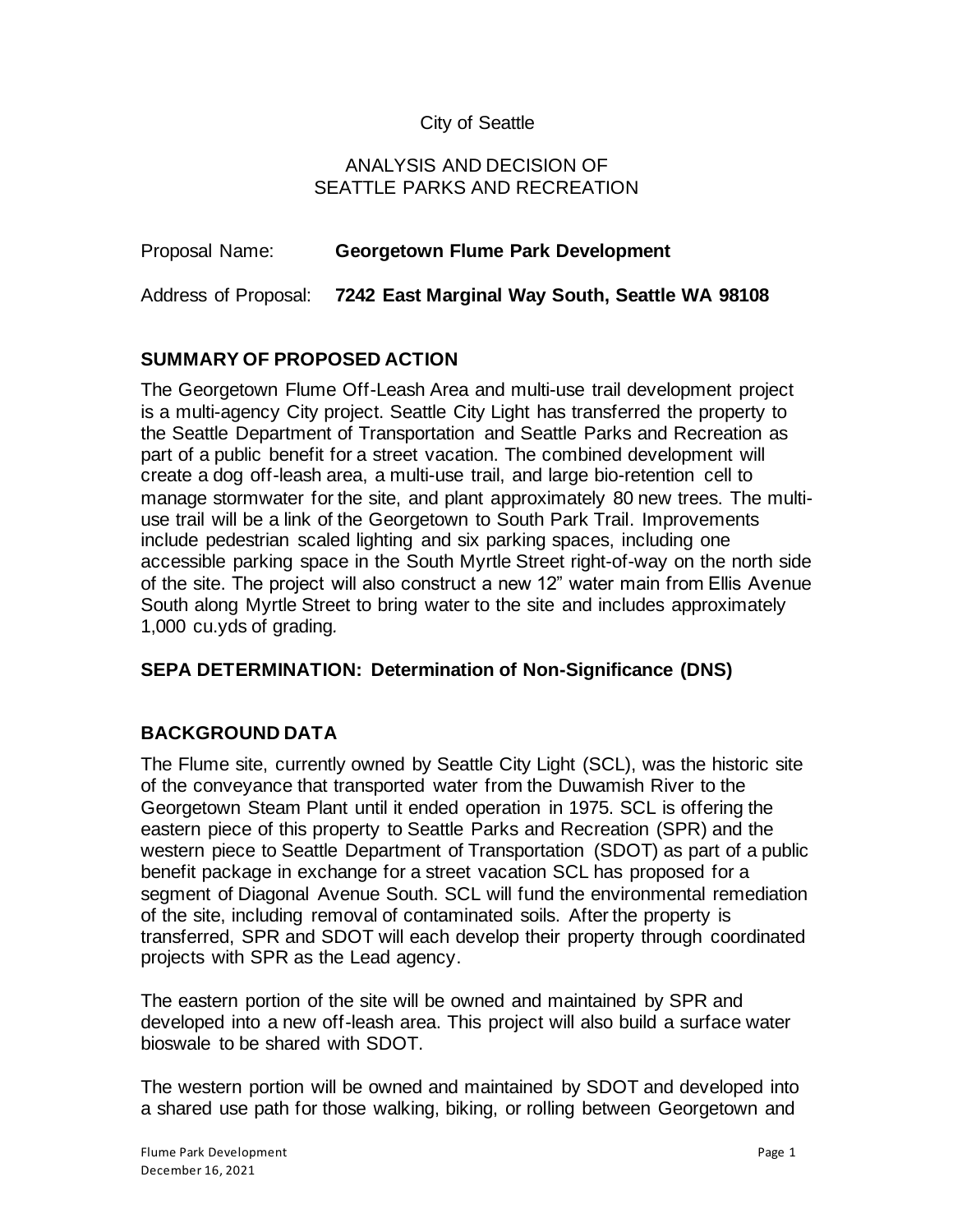South Park. The site is within a Liquefaction Prone Environmentally Critical Area (ECAs) as indicated on the City's GIS database.

# **PROPOSAL DESCRIPTION**

The proposal is a joint project between Seattle Parks and Recreation and the Seattle Department of Transportation to develop the linear property between East Marginal Way South and South Myrtle Street into a 36,349 sq. ft. dog off-leash area (OLA) with an adjacent multi-use trail with twelve (12) pedestrian scaled lights linking Georgetown to South Park Trail. The combined development also includes a large bio-retention cell to manage stormwater for the site and at least 80 new trees. There will be six parking spaces, including one accessible parking space in the Myrtle Street right-of-way on the north side of the site.

The OLA will include two separate areas for dogs, the small and shy dog area will be approximately 3,000 sq ft and the main OLA will be approximately 17,000 sq ft. The remaining area on SPR property will be split between the bioretention cell and a planting buffer on the south side to increase tree canopy and buffer the OLA from East Marginal Way. The small and shy area will feature a set of "airlock" or double gates and the main OLA will include three sets of gates spread out at the north, central and southern portions. Each access point will be fully accessible to people with disabilities and a concrete pad with seating will be located at each access point. The project will also construct a new 12" water main (approximately 320') from Ellis Avenue South along Myrtle Street to bring water to the site for dogs and for irrigation. During construction the project will remove the top 9" of existing soil from the surface and import clean fill and aggregate for the park.

Finished grades OLA area will be gently mounded up to 2 feet at the high point. Imported material will include Type-17 fill material, bioretention soil, planting soil and crushed rock. Additional earthwork will be required beyond the parcel extents for the right-of-way improvements coordinated by SDOT. Approximate earthwork numbers are: 263 cu.yds. of cut, 723 cu.yds. of fill; maximum cut is one (1) foot, maximum fill is two (2) feet. Disposal of unsuitable materials will be at a permitted fill site. Engineered aggregates will be sourced from licensed, permitted commercial sand & gravel pits or quarries.

# **ANALYSIS – SEPA**

Initial disclosure of potential impacts from this project was made in the applicant's environmental checklist, dated December 8, 2021. The basis for this analysis and decision is formed from information in the checklist, the lead agency's familiarity with the site and experience with the review of similar projects.

The SEPA Overview Policy (SMC 23.05.665) discusses the relationship between the City's code/policies and environmental review. The Overview Policy states, in part, "[w]here City regulations have been adopted to address an environmental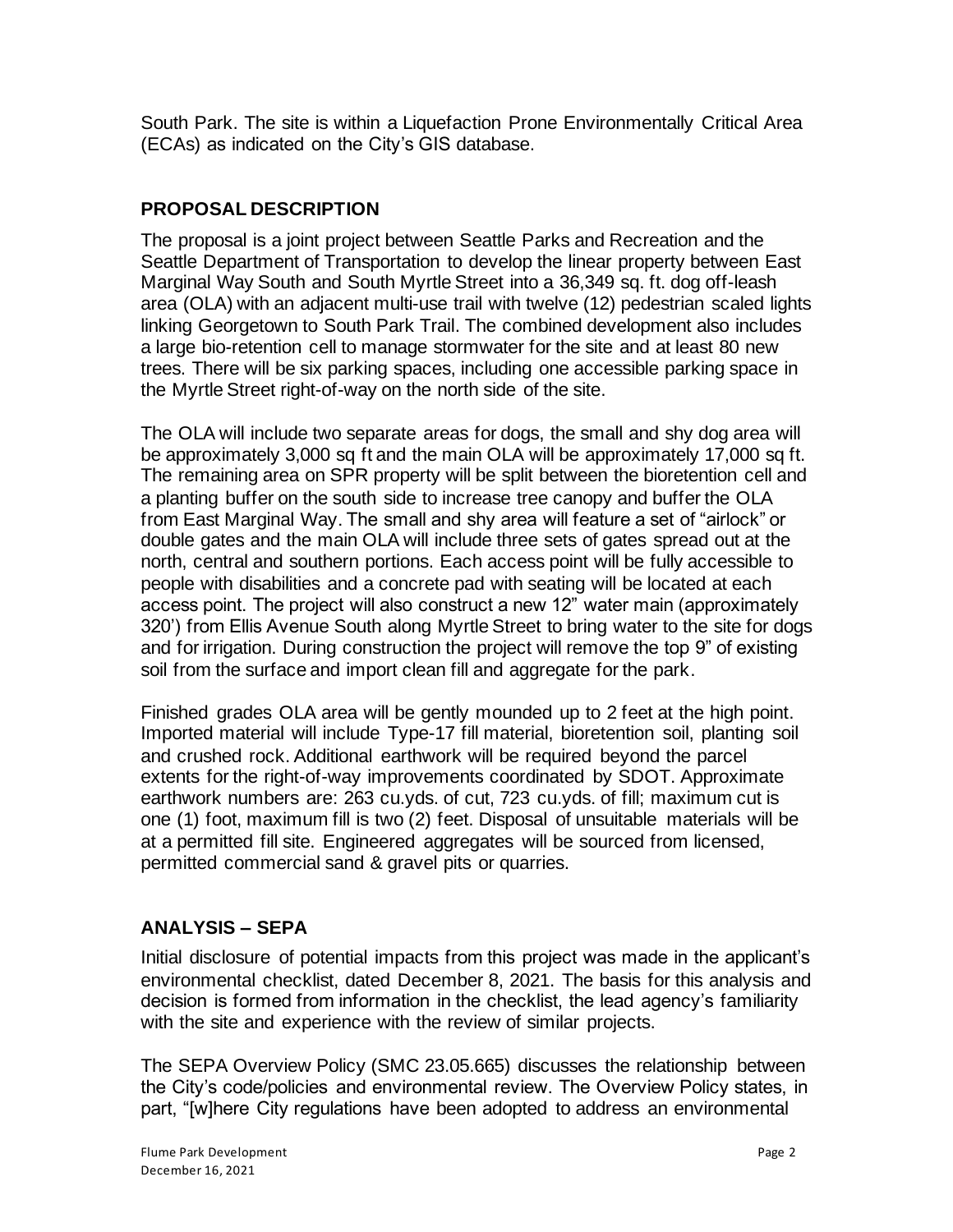impact; it shall be presumed that such regulations are adequate to achieve sufficient mitigation". The Policies also discuss in SMC 23.05.665 D1-7, that in certain circumstances it may be appropriate to deny or mitigate a project based on adverse environmental impacts. This may be specified otherwise in the policies for specific elements of the environment found in SMC 25.05.675. In consideration of these policies, a more detailed discussion of some of the potential impacts is appropriate.

# **Short Term Impacts**

The following temporary or construction-related impacts are expected: hydrocarbon emissions from construction vehicles and equipment; increased dust caused by construction activities; potential soil erosion and disturbance to subsurface soils during site work; increased noise and traffic from construction equipment and personnel.

Several adopted codes and/or ordinances provide mitigation for some of the identified impacts. The Stormwater, Grading and Drainage Control Code requires that soil erosion control techniques be initiated for the duration of construction. Erosion will be prevented by implementation of a required Temporary Erosion Control and Sedimentation Plan. Best Management Practices, such as mulching and seeding will be implemented at the site to minimize erosion during construction. Puget Sound Clean Air Agency regulations require control of fugitive dust to protect air quality. The Building Code provides for construction measures and life safety issues. The Noise Ordinance regulates the time and amount of construction noise that is permitted in the city. Compliance with these codes and/or ordinances will lessen the environmental impacts of the proposed project. While there will be a short-term increase in greenhouse gas emissions during construction, overall usage at the expanded park will not change, and the existing park will remain open during the construction activities.

The impacts associated with the construction are expected to be minor and of relatively short duration. Compliance with the above applicable codes and ordinances will reduce or eliminate most adverse short-term impacts to the environment. However, impacts from construction traffic and construction noise warrant further discussion.

#### *Construction Traffic*

There are adequate areas on-site for the construction crews and equipment. The site is adjacent to an arterial street which provides convenient truck access consistent with the requirements of the Street Use Ordinance. There will be limited construction traffic beyond materials, equipment and construction workers entering and leaving the site. The site is adjacent to East Marginal Way, a City arterial. Given the proximity of a City arterial, construction access and materials hauling can be accommodated consistent with City requirements and with little or no impacts to the adjacent residential neighborhood. As such, traffic impacts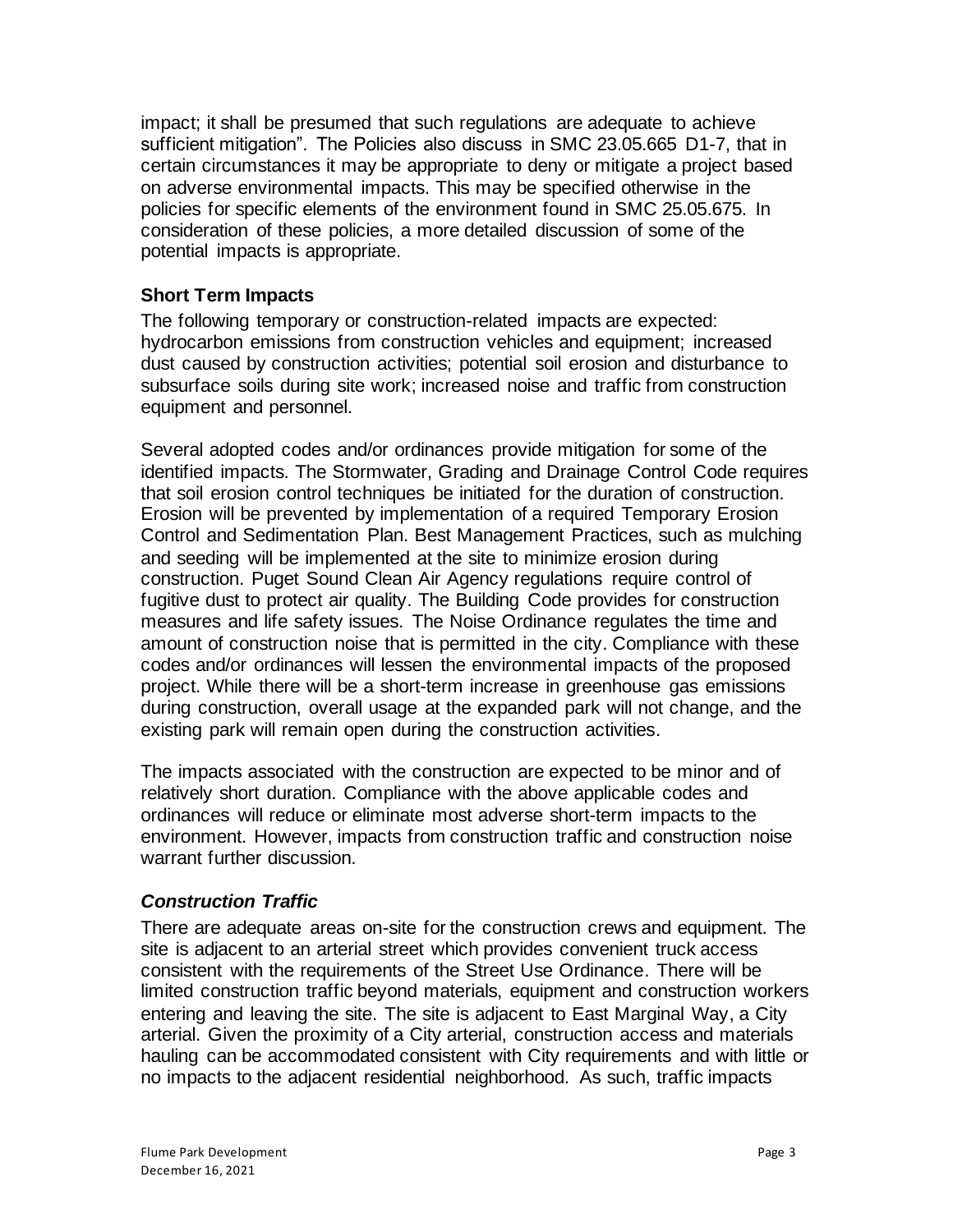associated with the project construction are not anticipated to be significant and thus no conditioning is necessary or warranted.

#### *Noise*

Construction activities will be confined to weekdays. Hours of construction are limited by the Seattle Noise Ordinance, SMC ch. 25.08, to 7:00 a.m. and ten 10:00 p.m. on weekdays (SMC 25.08.425). The reality of the local construction industry is that contractors typically work from 7 a.m. to 4 p.m.; the likelihood that any construction activities will occur up to 10 p.m. is slight. The Noise Ordinance also regulates the loudness (dB) of construction activities, measured fifty (50) feet from the subject activity or device. The City has dedicated noise inspectors to monitor construction activities and respond to construction complaints. Compliance with the City's Noise Ordinance will prevent any significant adverse short-term noise impacts and thus no further conditioning is necessary or warranted.

Compliance with applicable codes, ordinances and regulations will be adequate to achieve sufficient mitigation.

## **Long Term Impacts**

## *Recreation*

With the completion of this park, there will be a new recreation opportunity in the Georgetown neighborhood and additional connectivity with the multi-use trail. No significant long-term adverse recreation impacts associated with the operation of the new park are anticipated, and no mitigation is warranted or necessary.

# *Traffic & Parking*

The proposed improvements will add a park to better serve the Georgetown neighborhood. The park will serve the local neighborhood; it is unlikely that people will drive to the park. No on-site parking is being provided but there is adjacent on-street parking to accommodate people that do drive to the park to take advantage of the new off lease area. No significant adverse traffic and/or parking impacts associated with the improvements are anticipated and thus no mitigation is warranted or necessary.

Upon completion of the project, no long term adverse environmental impacts are anticipated and thus no conditioning is necessary or warranted.